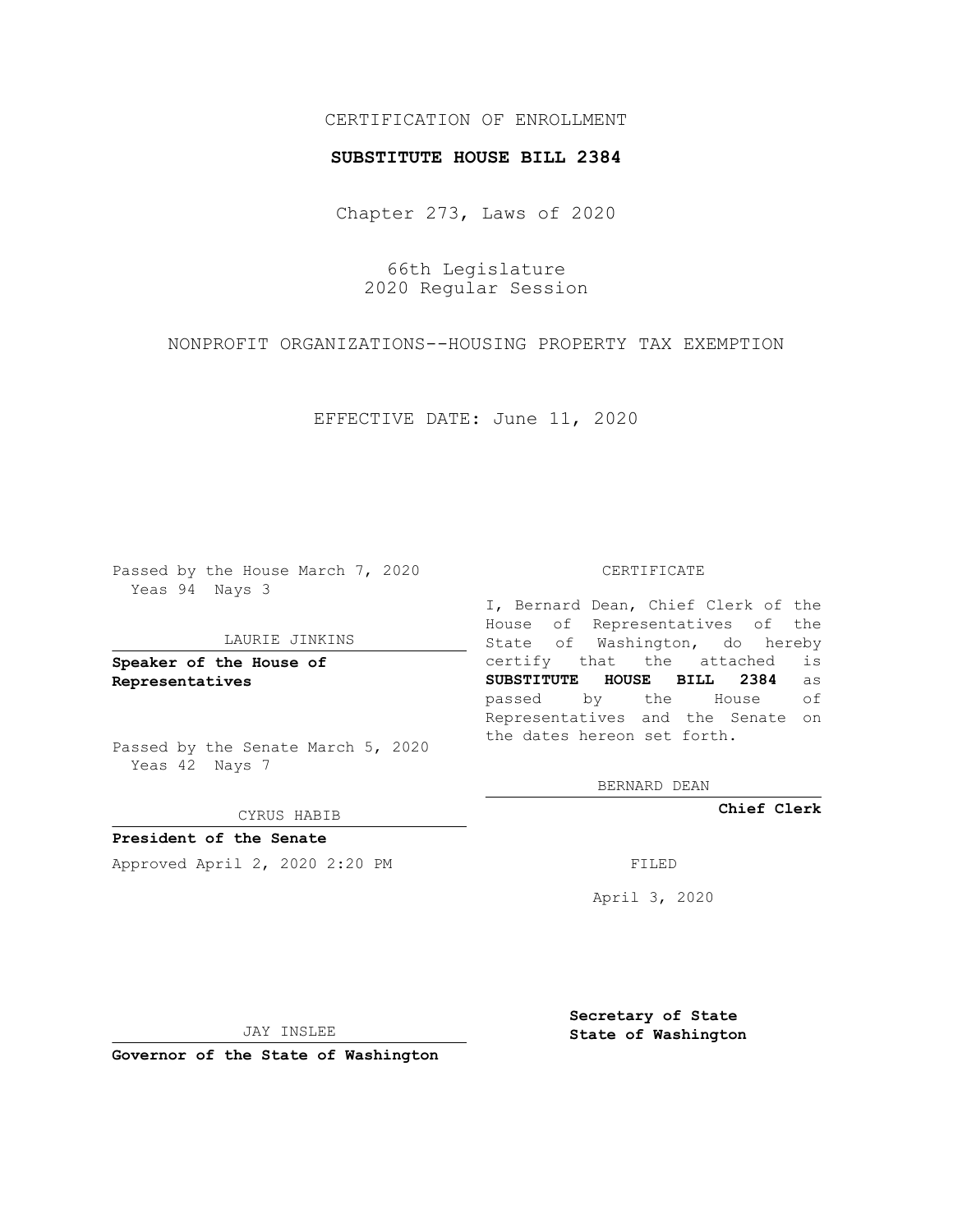## **SUBSTITUTE HOUSE BILL 2384**

AS AMENDED BY THE SENATE

Passed Legislature - 2020 Regular Session

# **State of Washington 66th Legislature 2020 Regular Session**

**By** House Finance (originally sponsored by Representatives Doglio, Ramel, Tarleton, Macri, Kloba, and Gregerson)

READ FIRST TIME 02/11/20.

 AN ACT Relating to the property tax exemption for nonprofit organizations providing rental housing or mobile home park spaces to qualifying households; amending RCW 84.36.560 and 84.36.815; and 4 creating a new section.

5 BE IT ENACTED BY THE LEGISLATURE OF THE STATE OF WASHINGTON:

6 **Sec. 1.** RCW 84.36.560 and 2019 c 390 s 11 are each amended to 7 read as follows:

8 (1) The real and personal property owned or used by a nonprofit 9 entity in providing rental housing for ((very low-income)) qualifying 10 households or used to provide space for the placement of a mobile 11 home for a ((very low-income)) qualifying household within a mobile 12 home park is exempt from taxation if:

13 (a) The benefit of the exemption inures to the nonprofit entity;

14 (b) At least seventy-five percent of the occupied dwelling units 15 in the rental housing or lots in a mobile home park are occupied by a 16 ((very low-income)) qualifying household; and

17 (c) The rental housing or lots in a mobile home park were 18 insured, financed, or assisted in whole or in part through one or 19 more of the following sources:

20 (i) A federal or state housing program administered by the 21 department of commerce;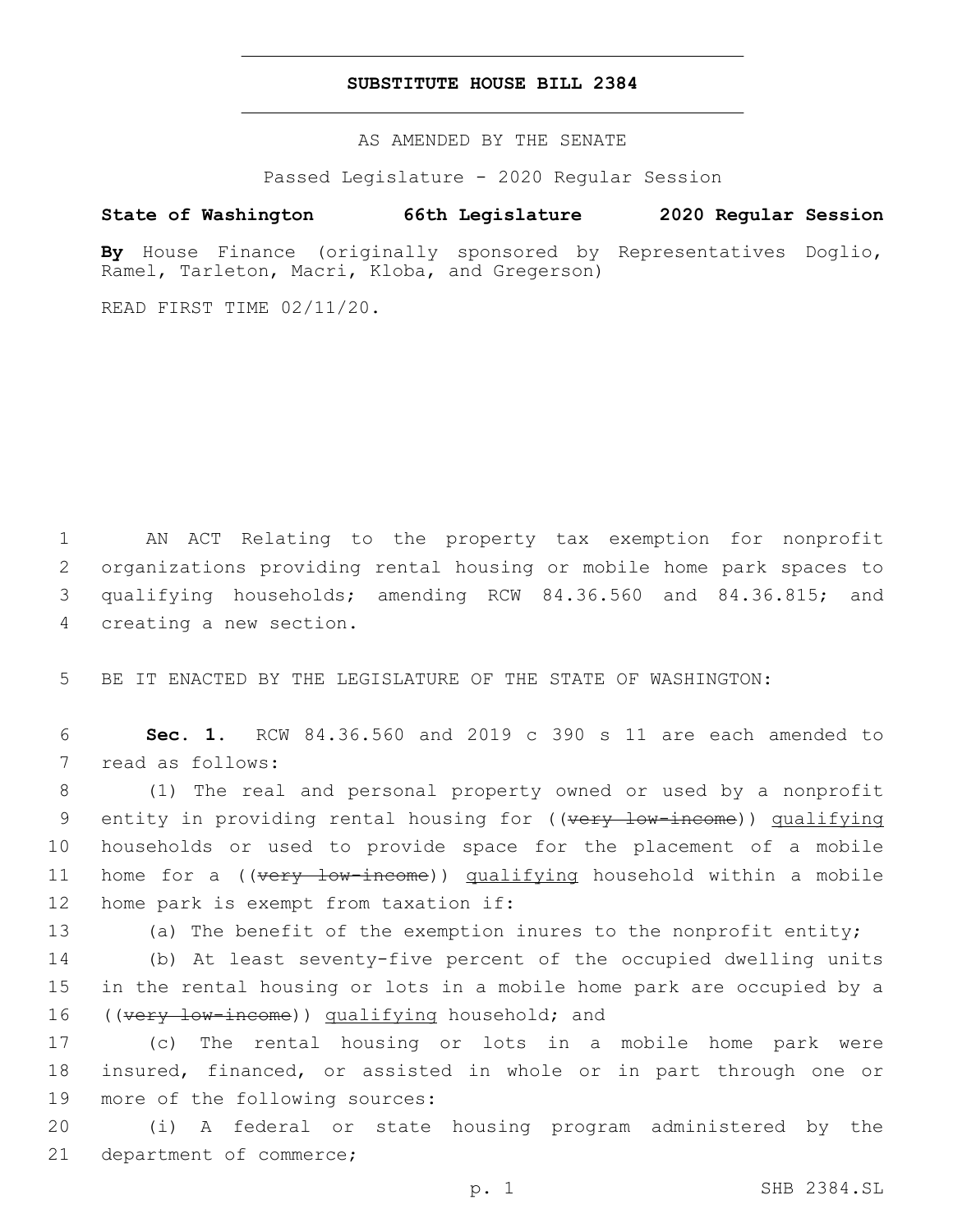(ii) A federal housing program administered by a city or county 2 government;

(iii) An affordable housing levy authorized under RCW 84.52.105;

 (iv) The surcharges authorized by RCW 36.22.178 and 36.22.179 and any of the surcharges authorized in chapter 43.185C RCW; or

 (v) The Washington state housing finance commission, provided that the financing is for a mobile home park cooperative or a 8 manufactured housing cooperative, as defined in RCW 59.20.030, or a 9 nonprofit entity.

 (2) If less than seventy-five percent of the occupied dwelling units within the rental housing or lots in the mobile home park are 12 occupied by ((very low-income)) qualifying households, the rental housing or mobile home park is eligible for a partial exemption on the real property and a total exemption of the housing's or park's 15 personal property as follows:

 (a) A partial exemption is allowed for each dwelling unit in the rental housing or for each lot in a mobile home park occupied by a 18 ((very low-income)) qualifying household.

 (b) The amount of exemption must be calculated by multiplying the assessed value of the property reasonably necessary to provide the rental housing or to operate the mobile home park by a fraction. The numerator of the fraction is the number of dwelling units or lots 23 occupied by ((very low-income)) qualifying households as of December 31st of the first assessment year in which the rental housing or mobile home park becomes operational or on January 1st of each subsequent assessment year for which the exemption is claimed. The denominator of the fraction is the total number of dwelling units or lots occupied as of December 31st of the first assessment year the rental housing or mobile home park becomes operational and January 1st of each subsequent assessment year for which exemption is 31 claimed.

32 (3) If a currently exempt rental housing unit ((in a facility 33 with ten units or fewer)) or mobile home lot in a mobile home park 34 ((with ten lots or fewer)) was occupied by a ((very low-income)) qualifying household at the time the exemption was granted and the 36 income of the household subsequently rises above ((fifty percent of the median income)) the threshold set in subsection (7)(e) of this 38 section but remains at or below eighty percent of the median income, the exemption will continue as long as the housing continues to meet 40 the certification requirements ((of a very low-income housing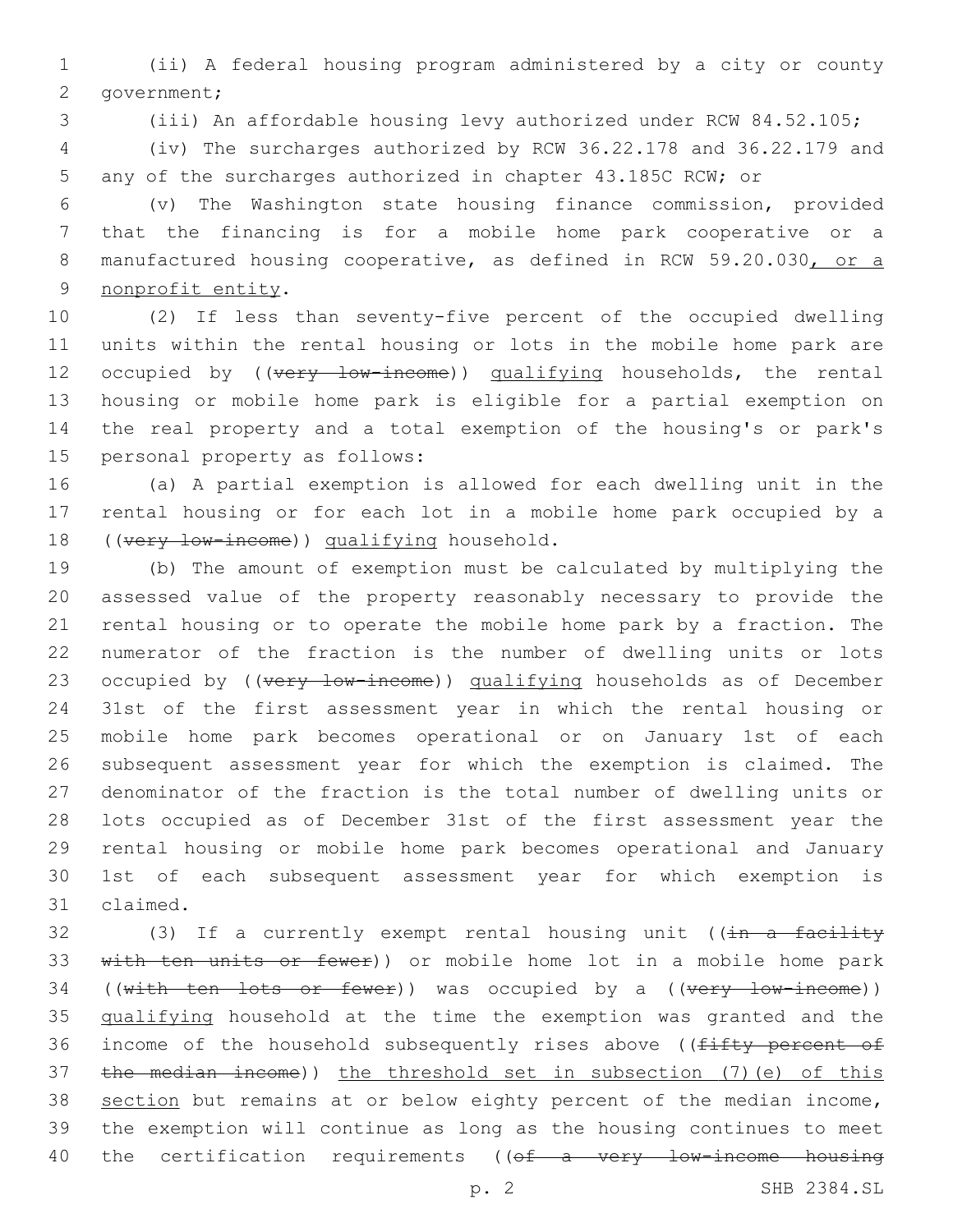1 program)) listed in subsection (1) of this section. For purposes of this section, median income, as most recently determined by the federal department of housing and urban development for the county in which the rental housing or mobile home park is located, shall be adjusted for family size. However, if a dwelling unit or a lot becomes vacant and is subsequently rerented, the income of the new 7 household must be at or below ((fifty percent of the median income 8 adjusted for family size as most recently determined by the federal 9 department of housing and urban development for the county in which 10 the rental housing or mobile home park is located)) the threshold set 11 in subsection (7) (e) of this section to remain exempt from property 12 tax.

 (4) If at the time of initial application the property is unoccupied, or subsequent to the initial application the property is unoccupied because of renovations, and the property is not currently being used for the exempt purpose authorized by this section but will be used for the exempt purpose within two assessment years, the property shall be eligible for a property tax exemption for the assessment year in which the claim for exemption is submitted under 20 the following conditions:

 (a) A commitment for financing to acquire, construct, renovate, 22 or otherwise convert the property to provide housing for  $($   $(*w*<sub>FY</sub> - *low* - *w*)$ 23 income)) qualifying households has been obtained, in whole or in part, by the nonprofit entity claiming the exemption from one or more 25 of the sources listed in subsection (1)(c) of this section;

 (b) The nonprofit entity has manifested its intent in writing to construct, remodel, or otherwise convert the property to housing for 28 ((very low-income)) qualifying households; and

 (c) Only the portion of property that will be used to provide 30 housing or lots for ((very low-income)) qualifying households shall 31 be exempt under this section.

 (5) To be exempt under this section, the property must be used exclusively for the purposes for which the exemption is granted, 34 except as provided in RCW 84.36.805.

 (6) The nonprofit entity qualifying for a property tax exemption under this section may agree to make payments to the city, county, or other political subdivision for improvements, services, and facilities furnished by the city, county, or political subdivision for the benefit of the rental housing. However, these payments shall not exceed the amount last levied as the annual tax of the city,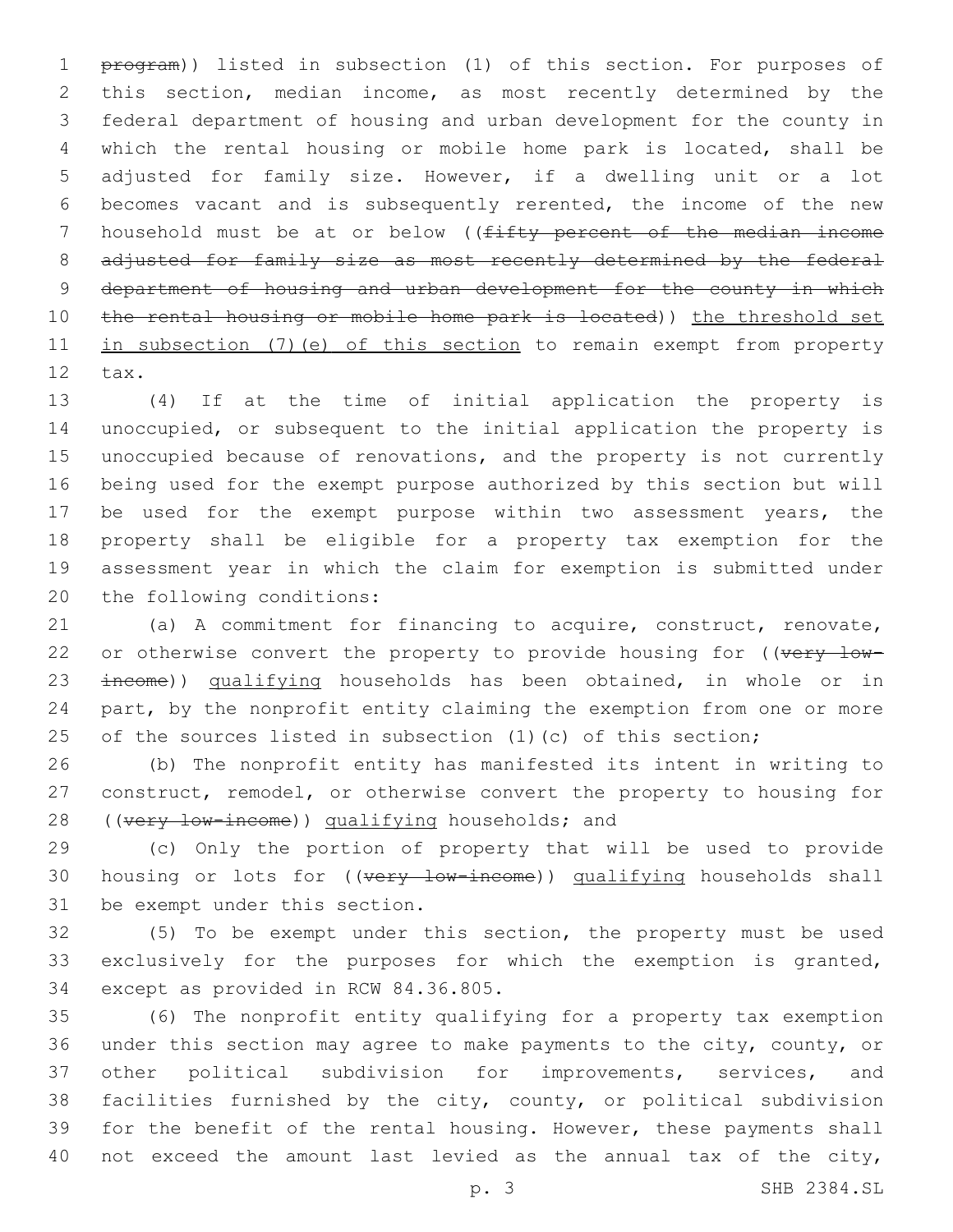county, or political subdivision upon the property prior to 2 exemption.

 (7) The definitions in this subsection apply throughout this section unless the context clearly requires otherwise.

 (a) "Group home" means a single-family dwelling financed, in whole or in part, by one or more of the sources listed in subsection (1)(c) of this section. The residents of a group home shall not be considered to jointly constitute a household, but each resident shall be considered to be a separate household occupying a separate dwelling unit. The individual incomes of the residents shall not be 11 aggregated for purposes of this exemption;

 (b) "Mobile home lot" or "mobile home park" means the same as 13 these terms are defined in RCW 59.20.030;

 (c) "Occupied dwelling unit" means a living unit that is occupied by an individual or household as of December 31st of the first assessment year the rental housing becomes operational or is occupied by an individual or household on January 1st of each subsequent assessment year in which the claim for exemption is submitted. If the housing facility is comprised of three or fewer dwelling units and there are any unoccupied units on January 1st, the department shall base the amount of the exemption upon the number of occupied dwelling units as of December 31st of the first assessment year the rental housing becomes operational and on May 1st of each subsequent assessment year in which the claim for exemption is submitted;

 (d) "Rental housing" means a residential housing facility or 26 group home that is occupied but not owned by ((very low-income)) 27 qualifying households;

28 (e)(i) "((Very low-income)) Qualifying household" means a single person, family, or unrelated persons living together whose income is at or below fifty percent of the median income adjusted for family size as most recently determined by the federal department of housing 32 and urban development for the county in which the rental housing or mobile home park is located and in effect as of January 1st of the 34 year the application for exemption is submitted; ((and))

 (ii) Beginning July 1, 2021, "qualifying household" means a 36 single person, family, or unrelated persons living together whose income is at or below sixty percent of the median income adjusted for family size as most recently determined by the federal department of housing and urban development for the county in which the rental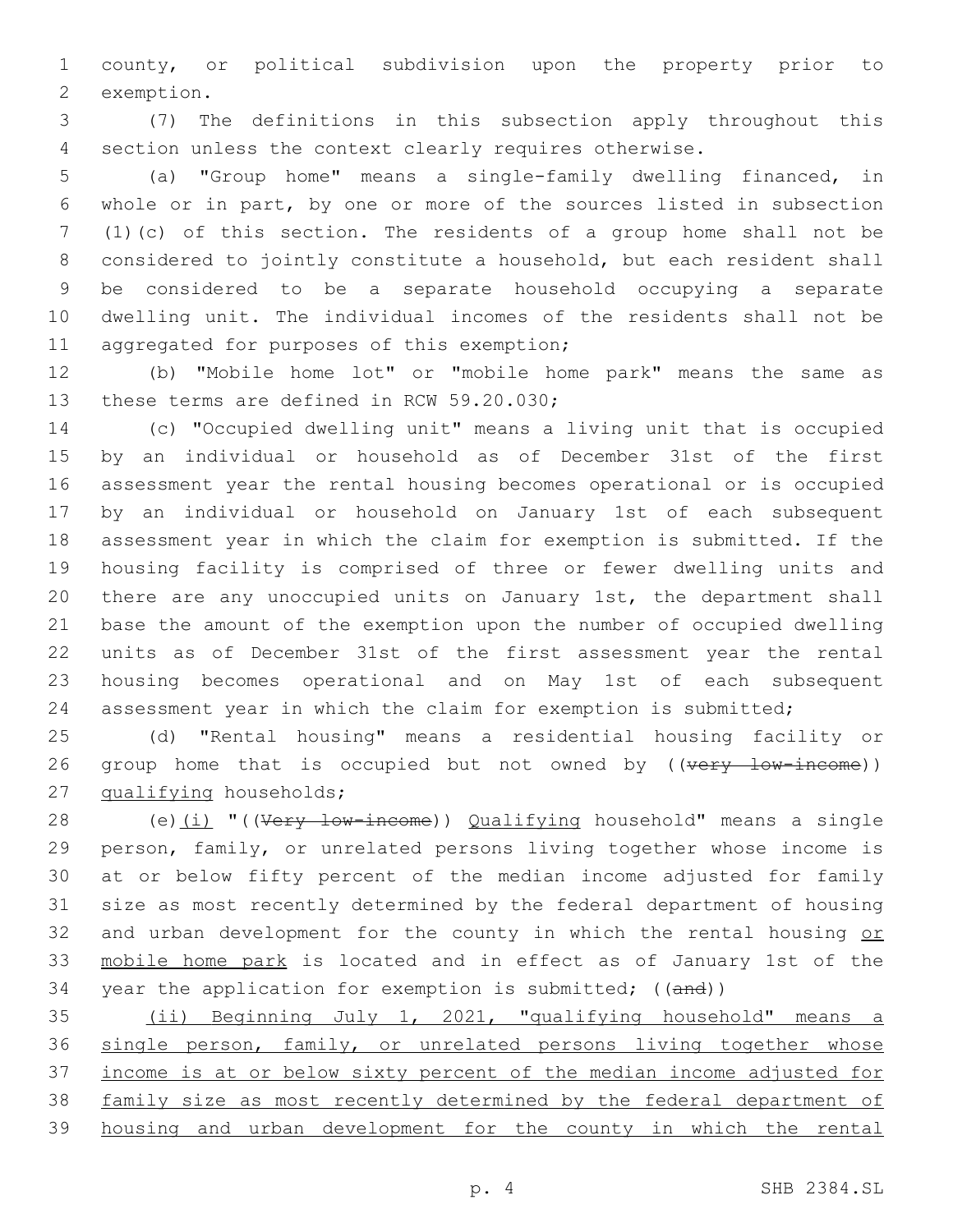housing or mobile home park is located and in effect as of January

2 1st of the year the application for exemption is submitted; and

(f) "Nonprofit entity" means a:3

 (i) Nonprofit as defined in RCW 84.36.800 that is exempt from income tax under section 501(c) of the federal internal revenue code; (ii) Limited partnership where a nonprofit as defined in RCW 84.36.800 that is exempt from income tax under section 501(c) of the federal internal revenue code, a public corporation established under RCW 35.21.660, 35.21.670, or 35.21.730, a housing authority created under RCW 35.82.030 or 35.82.300, or a housing authority meeting the definition in RCW 35.82.210(2)(a) is a general partner;

 (iii) Limited liability company where a nonprofit as defined in RCW 84.36.800 that is exempt from income tax under section 501(c) of the federal internal revenue code, a public corporation established under RCW 35.21.660, 35.21.670, or 35.21.730, a housing authority established under RCW 35.82.030 or 35.82.300, or a housing authority meeting the definition in RCW 35.82.210(2)(a) is a managing member; 18 or

 (iv) Mobile home park cooperative or a manufactured housing 20 cooperative, as defined in RCW 59.20.030.

 **Sec. 2.** RCW 84.36.815 and 2016 c 217 s 4 are each amended to 22 read as follows:

 (1) In order to qualify for exempt status for any real or personal property under this chapter except personal property under RCW 84.36.600, all foreign national governments; cemeteries; nongovernmental nonprofit corporations, organizations, and associations; hospitals owned and operated by a public hospital district for purposes of exemption under RCW 84.36.040(2); and soil and water conservation districts must file an initial application on or before March 31st with the state department of revenue. However, the initial application deadline for the exemption provided in RCW 84.36.049 is July 1st for 2016 and March 31st for 2017 and thereafter. All applications must be filed on forms prescribed by the department and must be signed by an authorized agent of the 35 applicant.

 (2)(a) In order to requalify for exempt status, all applicants except nonprofit cemeteries and nonprofits receiving the exemption under RCW 84.36.049 and nonprofits receiving the exemption under RCW 84.36.560 must file an annual renewal declaration on or before March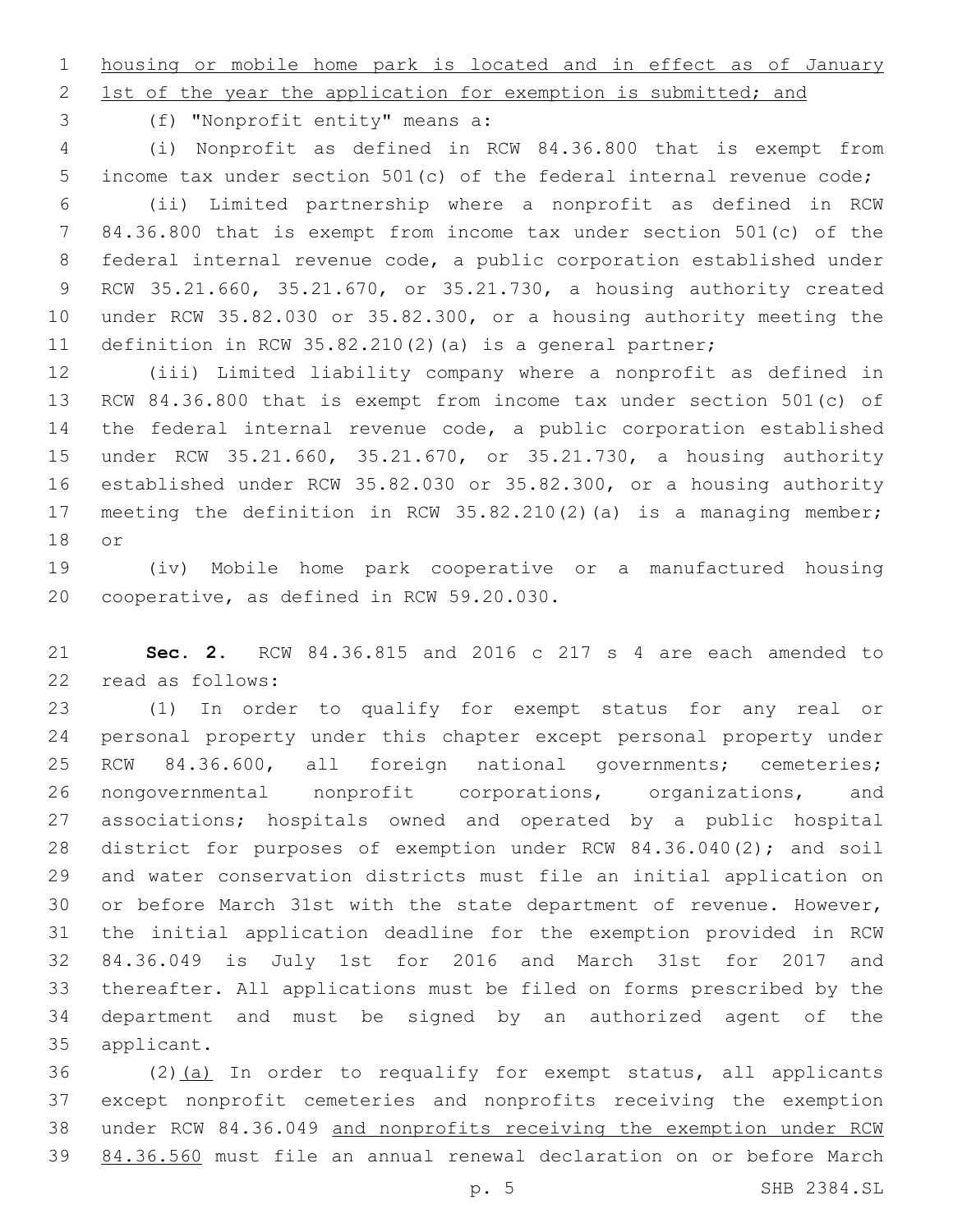31st each year. The renewal declaration must be on forms prescribed by the department of revenue and must contain a statement certifying the exempt status of the real or personal property owned by the exempt organization. This renewal declaration may be submitted electronically in a format provided or approved by the department. Information may also be required with the renewal declaration to assist the department in determining whether the property tax 8 exemption should continue.

 (b) In order to requalify for exempt status, nonprofits receiving the exemption under RCW 84.36.560 must file a renewal declaration on or before March 31st of every third year following initial qualification for the exemption. Except for the annual renewal 13 requirement, all other requirements of (a) of this subsection apply.

 (3) When an organization acquires real property qualified for exemption or converts real property to exempt status, the organization must file an initial application for the property within sixty days following the acquisition or conversion in accordance with all applicable provisions of subsection (1) of this section. If the application is filed after the expiration of the sixty-day period, a late filing penalty is imposed under RCW 84.36.825.

 (4) When organizations acquire real property qualified for exemption or convert real property to an exempt use, the property, upon approval of the application for exemption, is entitled to a property tax exemption for property taxes due and payable the following year. If the owner has paid taxes for the year following the year the property qualified for exemption, the owner is entitled to a refund of the amount paid on the property so acquired or 28 converted.

 (5) The department must share approved initial applications for the tax preference provided in RCW 84.36.049 with the joint legislative audit and review committee, upon request by the committee, in order for the committee to complete its review of the 33 tax preference provided in RCW 84.36.049.

 NEW SECTION. **Sec. 3.** The provisions of RCW 82.32.805 and 82.32.808 do not apply to this act.

> Passed by the House March 7, 2020. Passed by the Senate March 5, 2020. Approved by the Governor April 2, 2020.